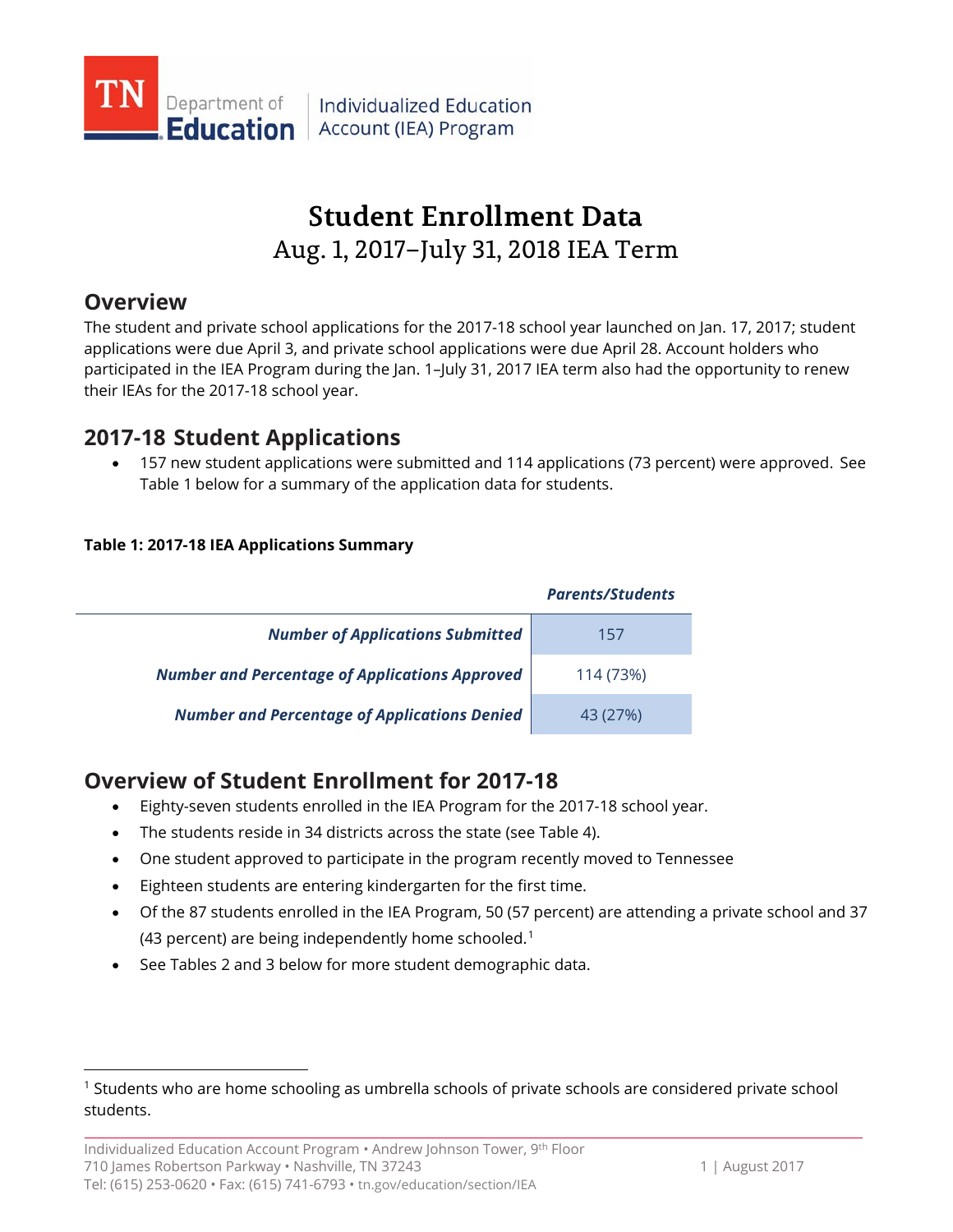

### Individualized Education **Education** Account (IEA) Program

#### **Table 2: Disabilities of Students**

This table reflects the disability listed on the student's active IEP as the primary or secondary disability at the time of application to participate in the IEA Program.

|                                         | <b>Number of Students</b><br><b>Enrolled in the IEA</b><br>Program | Percentage of<br><b>Students Enrolled in</b><br>the IEA Program* |
|-----------------------------------------|--------------------------------------------------------------------|------------------------------------------------------------------|
| <b>Autism</b>                           | 52                                                                 | 60%                                                              |
| <b>Deaf-Blindness</b>                   | 0                                                                  | 0%                                                               |
| <b>Developmental Delay</b>              | $\mathcal{P}$                                                      | 2%                                                               |
| <b>Hearing Impairments</b>              | 3                                                                  | 3%                                                               |
| <b>Intellectual Disability</b>          | 22                                                                 | 25%                                                              |
| <b>Multiple Disabilities</b>            | 1                                                                  | 1%                                                               |
| <b>Orthopedic</b><br><b>Impairments</b> | 5                                                                  | 6%                                                               |
| <b>Traumatic Brain Injury</b>           | $\mathcal{P}$                                                      | 2%                                                               |
| <b>Visual Impairments</b>               | 0                                                                  | 0%                                                               |

\*Percentage total equals 99 percent due to rounding.

#### **Table 3: Grade Levels of Students**

| <b>Grade Band</b> | <b>Number of</b><br><b>Students</b> | <b>Percentage of</b><br><b>Students</b> |
|-------------------|-------------------------------------|-----------------------------------------|
| $K-5$             | 51                                  | 59%                                     |
| $6 - 8$           | 26                                  | 30%                                     |
| $9 - 12$          | 10                                  | 12%                                     |
| Postsecondary     |                                     | 0%                                      |

\*Percentage total equals 101 percent due to rounding.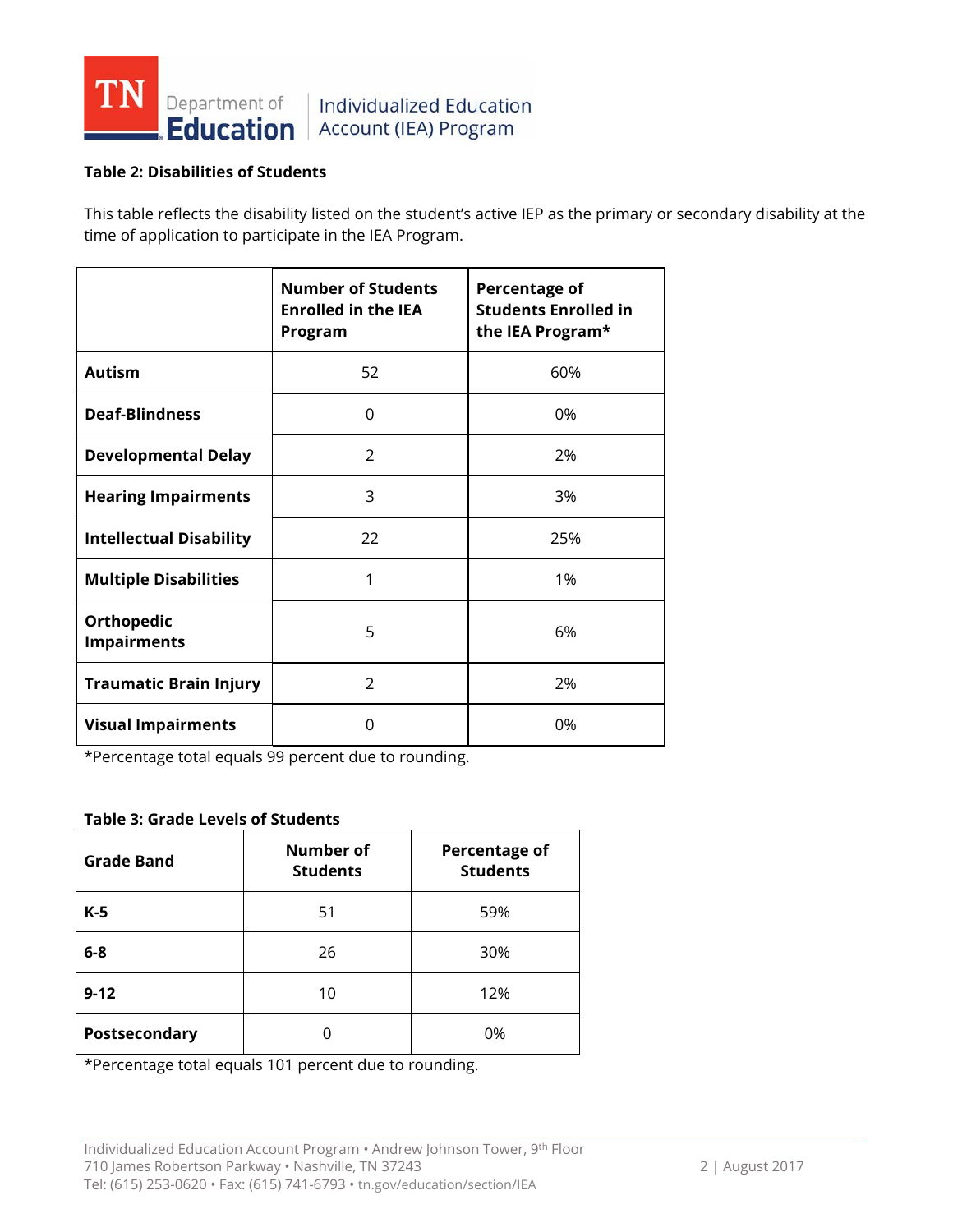

## **2017-18 Nonpublic School Applications**

- Fourteen schools have been approved to participate in the IEA Program in the 2017-18 school year, including seven that participated in the prior year.
- The schools are located in 10 cities across the state.
- The schools have the capacity to enroll 139 students who are receiving IEAs.
- Ten of the schools participating in the IEA Program have inclusive educational settings as defined by the rules of the IEA Program.
- The list of 2017-18 participating schools is posted on the IEA web page [\(here\)](http://www.tn.gov/education/section/iea).

| <b>District Name</b>  | <b>Number of Students</b> |
|-----------------------|---------------------------|
| Arlington             | 1                         |
| <b>Bartlett</b>       | $\overline{4}$            |
| <b>Bedford County</b> | 1                         |
| <b>Bradley County</b> | 1                         |
| Carter                | 1                         |
| Collierville          | $\overline{2}$            |
| Davidson County       | 6                         |
| Dickson County        | 1                         |
| Fayette               | 1                         |
| Germantown            | 1                         |
| Grainger              | 1                         |
| Hamilton County       | 18                        |
| Hickman               | 1                         |
| Jefferson County      | $\overline{2}$            |
| Kingsport             | 1                         |
| Knox County           | 4                         |
| Lawrence County       | 1                         |
| Lewis County          | 1                         |
| <b>Madison County</b> | 1                         |
| Maryville             | 3                         |
| Maury County          | $\overline{2}$            |
| Montgomery County     | 4                         |

#### **Table 4: Student Participation by School District**

Individualized Education Account Program • Andrew Johnson Tower, 9th Floor 710 James Robertson Parkway • Nashville, TN 37243 3 3 | August 2017 Tel: (615) 253-0620 • Fax: (615) 741-6793 • tn.gov/education/section/IEA